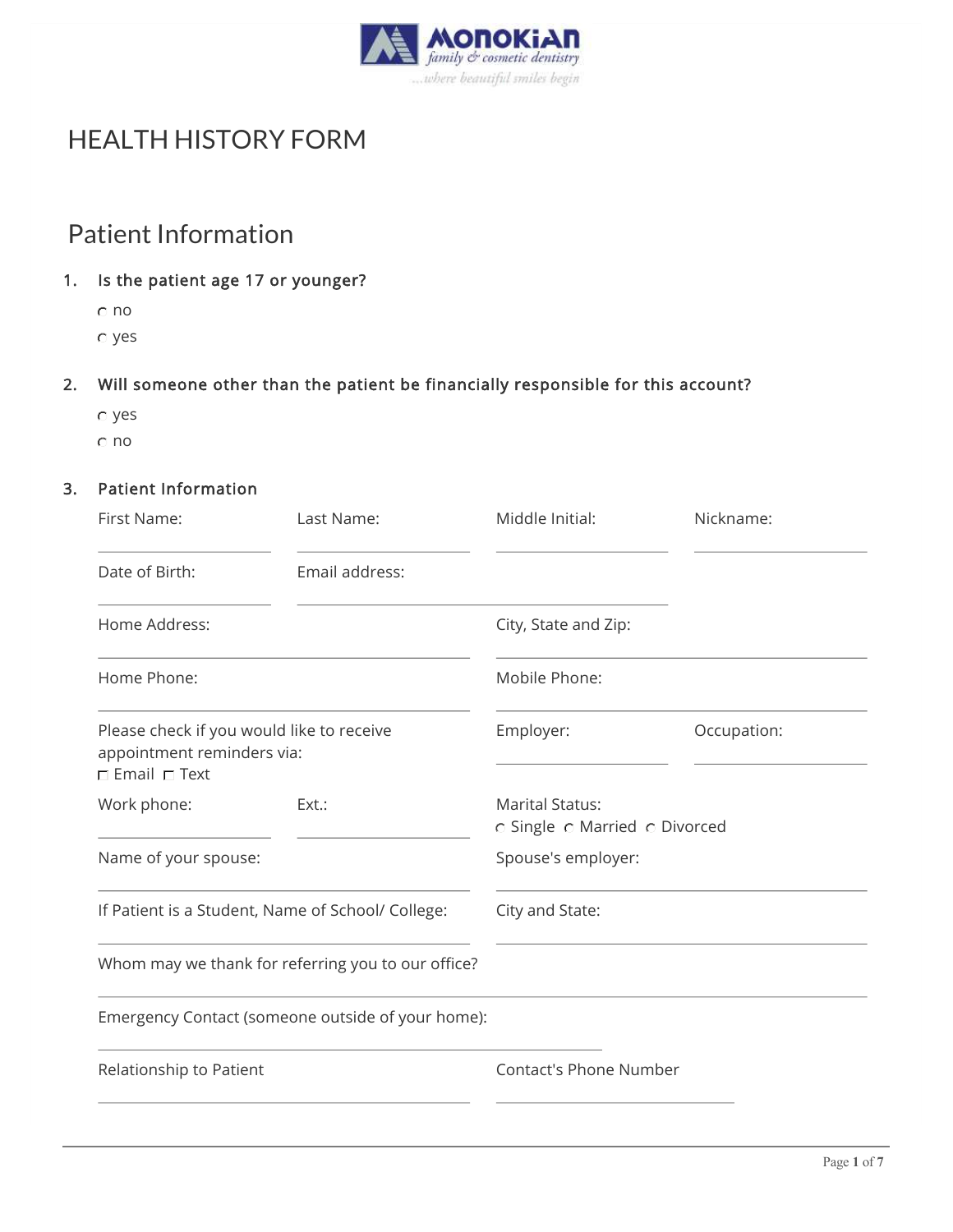#### 4. Information about the Responsible Party

| Person Responsible for Account: |                    | Relationship to patient: |               | Date of Birth: |
|---------------------------------|--------------------|--------------------------|---------------|----------------|
| Address:                        |                    |                          |               |                |
| Home phone number:              | Work Number:       |                          | Ext.:         |                |
| Employer:                       |                    | Occupation:              |               |                |
| Social Security number:         | Drivers license #: |                          | State issued: |                |
|                                 |                    |                          |               |                |

How would you like to receive your statements?  $\circ$  by email  $\circ$  mailed to my home  $\circ$  by both email and mail

## 5. Do you have a Flexible Spending Account (FSA) or Health Savings Account (HSA)?

yes no not sure

## 6. Gender of patient

- Male
- Female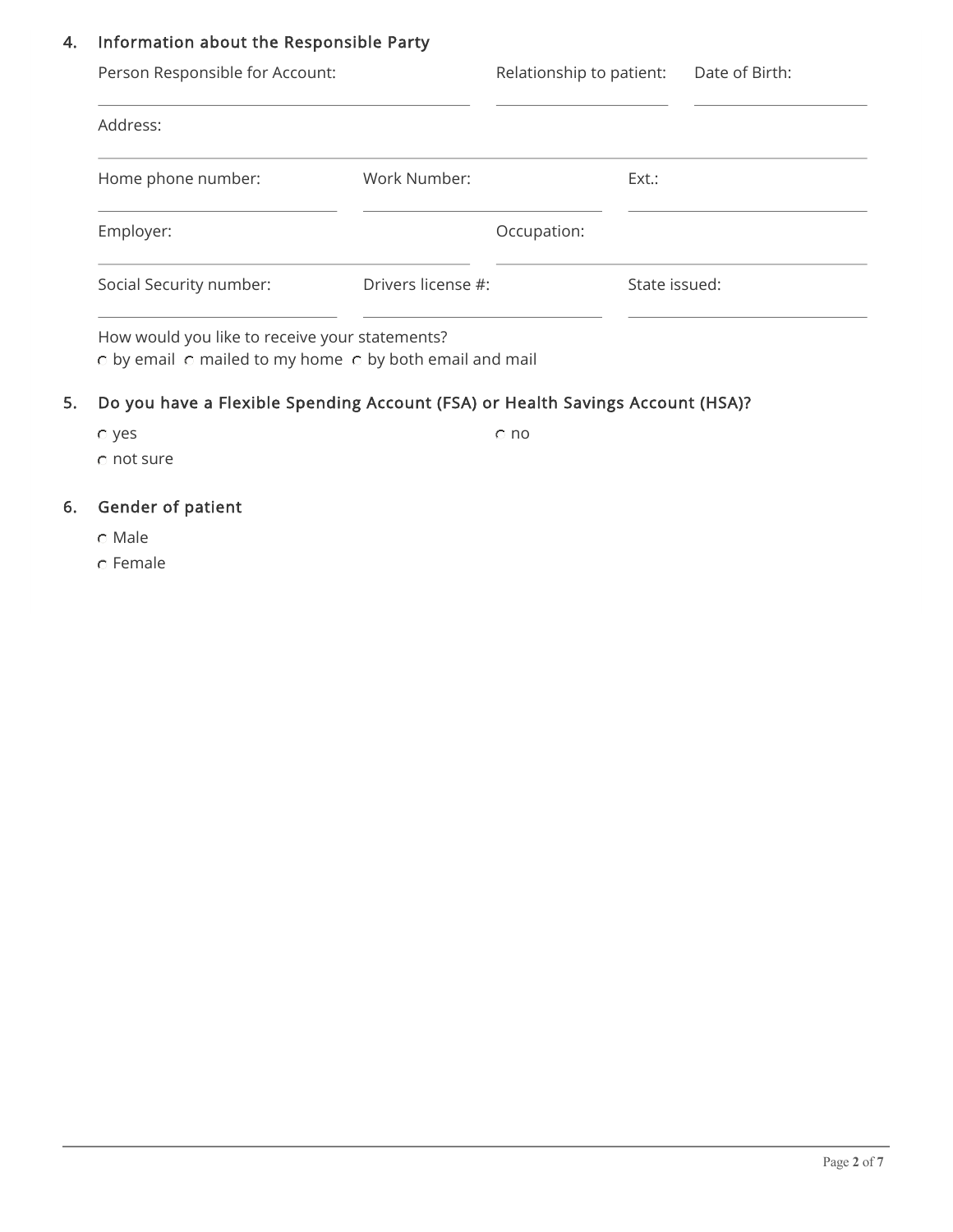# Medical History

Please fill out this section as accurately and completely as you can. It may take a little extra time, but it will help ensure that we can provide you with the safest, most effective dental care possible.

#### 7. What is the reason for your visit to our office?

|                               | Please check all items that are part of your medical history.         |                                   |
|-------------------------------|-----------------------------------------------------------------------|-----------------------------------|
| $\Box$ Abnormal Bleeding      | □ Alcohol Abuse                                                       | $\Box$ Allergies                  |
| $\Box$ Anemia                 | □ Angina Pectoris                                                     | $\Box$ Arthritis                  |
| $\Box$ Artificial Bones       | □ Artificial Heart Valve                                              | $\Box$ Asthma                     |
| $\Box$ Blood Transfusion      | $\Gamma$ Cancer                                                       | $\Box$ Colitis                    |
| □ Congenital Heart Defect     | □ Cosmetic Surgery                                                    | $\square$ Diabetes                |
| □ Difficulty Breathing        | $\Box$ Drug Abuse                                                     | $\square$ Emphysema               |
| $\square$ Epilepsy            | □ Fainting Spells                                                     | □ Fever Blisters                  |
| □ Frequent Headaches/         |                                                                       |                                   |
| Migraines                     | $\Box$ Glaucoma                                                       | $\Box$ Hay Fever                  |
| $\Box$ Heart Attack           | □ Heart Murmur                                                        | □ Heart Surgery                   |
| $\Box$ Hemophilia             | □ Hepatitis-Type: A, B, C                                             | □ High Blood Pressure             |
| $\Box$ HIV + AIDS             | □ HPV (Human Papillomavirus) □ Kidney Problems                        |                                   |
| □ Liver Disease               | □ Low Blood Pressure                                                  | □ Mitral Valve Prolapse           |
| □ Osteoporosis                | $\Box$ Pace Maker                                                     | □ Pneumocystis                    |
| □ Psychiatric Problems        | $\Box$ Radiation Therapy                                              | $\Box$ Reflux                     |
| $\Box$ Rheumatic Therapy      | $\Gamma$ Seizures                                                     | $\square$ Shingles                |
| □ Sinus Problems              | $\Box$ Stroke                                                         | □ Thyroid Problems                |
| $\Box$ Tuberculosis           | $\Box$ Ulcers                                                         | □ Venereal Disease                |
| $\Box$ Yellow Jaundice        | $\Box$ Anxiety or Panic Attacks                                       | □ Cataract Surgery                |
|                               | □ Back or Neck Problems (that<br>might prevent you from               | $\Box$ Gagging (especially during |
| $\Box$ Claustrophobia         | reclining in a dental chair)<br>$\square$ None of the items above are | dental treatment)                 |
| $\Box$ Chemotherapy Treatment | part of my medical history                                            |                                   |

#### 9. If you have any other disease, condition, or problem we should know about, please describe.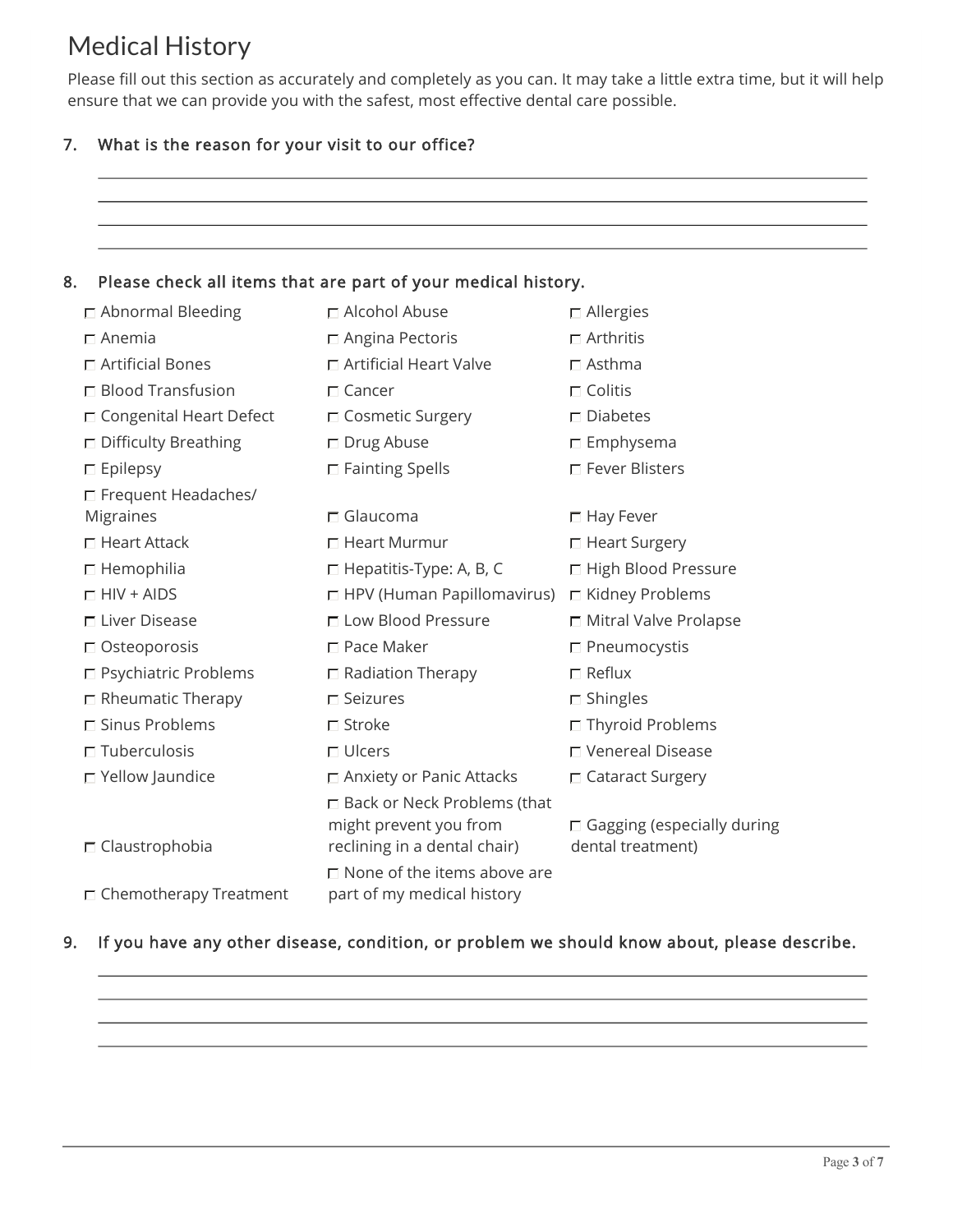#### 10. Are you currently receiving chemotherapy drugs, or any medications for the treatment of osteoporosis?

no yes

if "yes", list medications here

#### List medications here

#### 11. Are you taking birth control pills?

no

yes

#### 12. Are you taking any other medications?

no yes

if "yes", list medications here

#### if "yes", list medications here

#### 13. Are you pregnant?

no

yes

#### 14. Are you nursing?

no

yes

#### 15. Do you smoke?

no

yes

#### 16. Please check any allergies you may have, including any drug allergies:

 $\square$  Aspirin  $\square$  Codeine  $\square$  Dental Anesthetics

- 
- 
- 
- $\square$  Erythromycin  $\square$  Jewelry  $\square$  Latex
- $\square$  Metals  $\square$  Penicillin  $\square$  Tetracycline
- $\square$  Sulfa  $\square$  Motrin  $\square$  Other
	-
- -
	-

If "other", please specify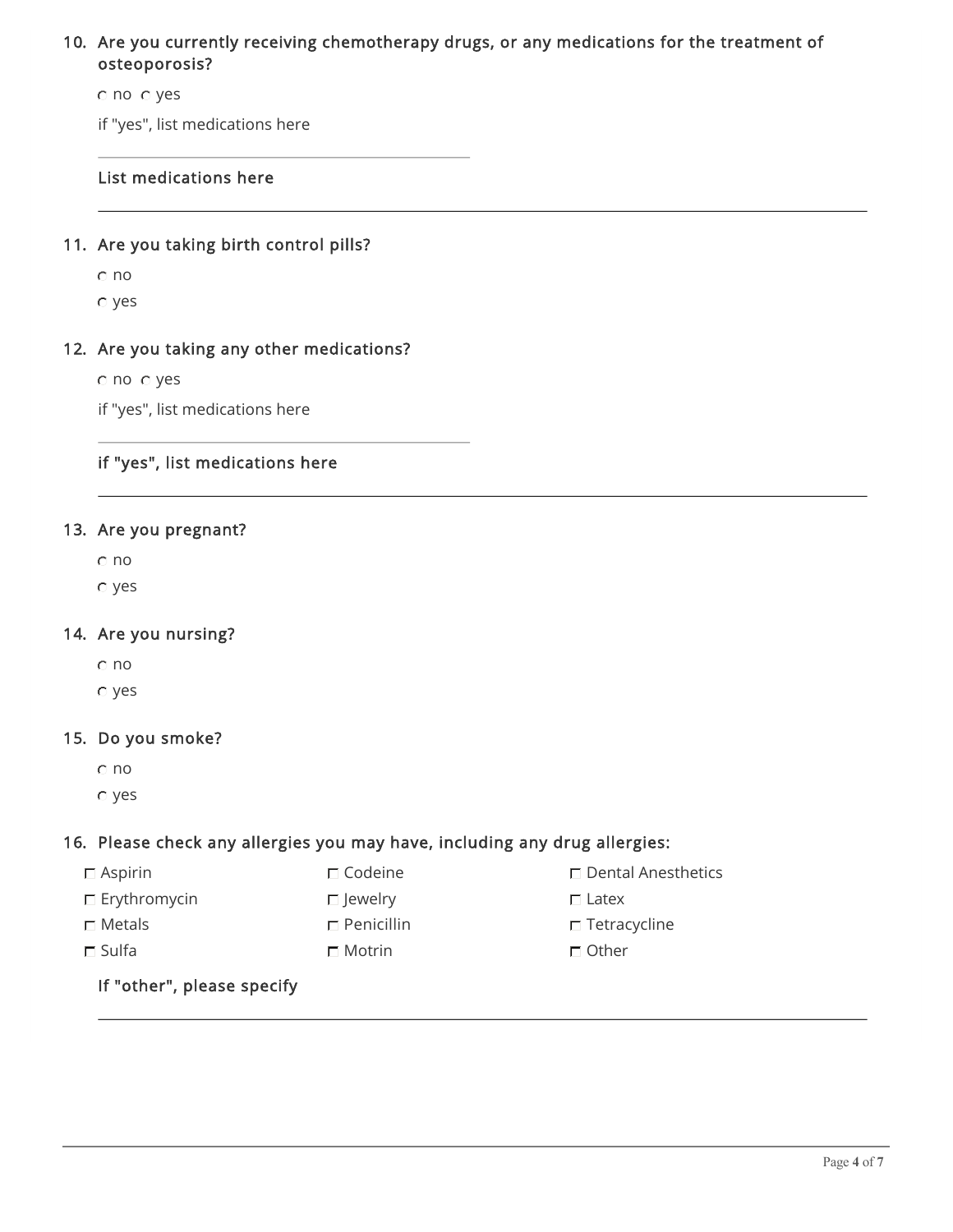17. Please list any conditions for which you have recently been diagnosed, or are currently being treated: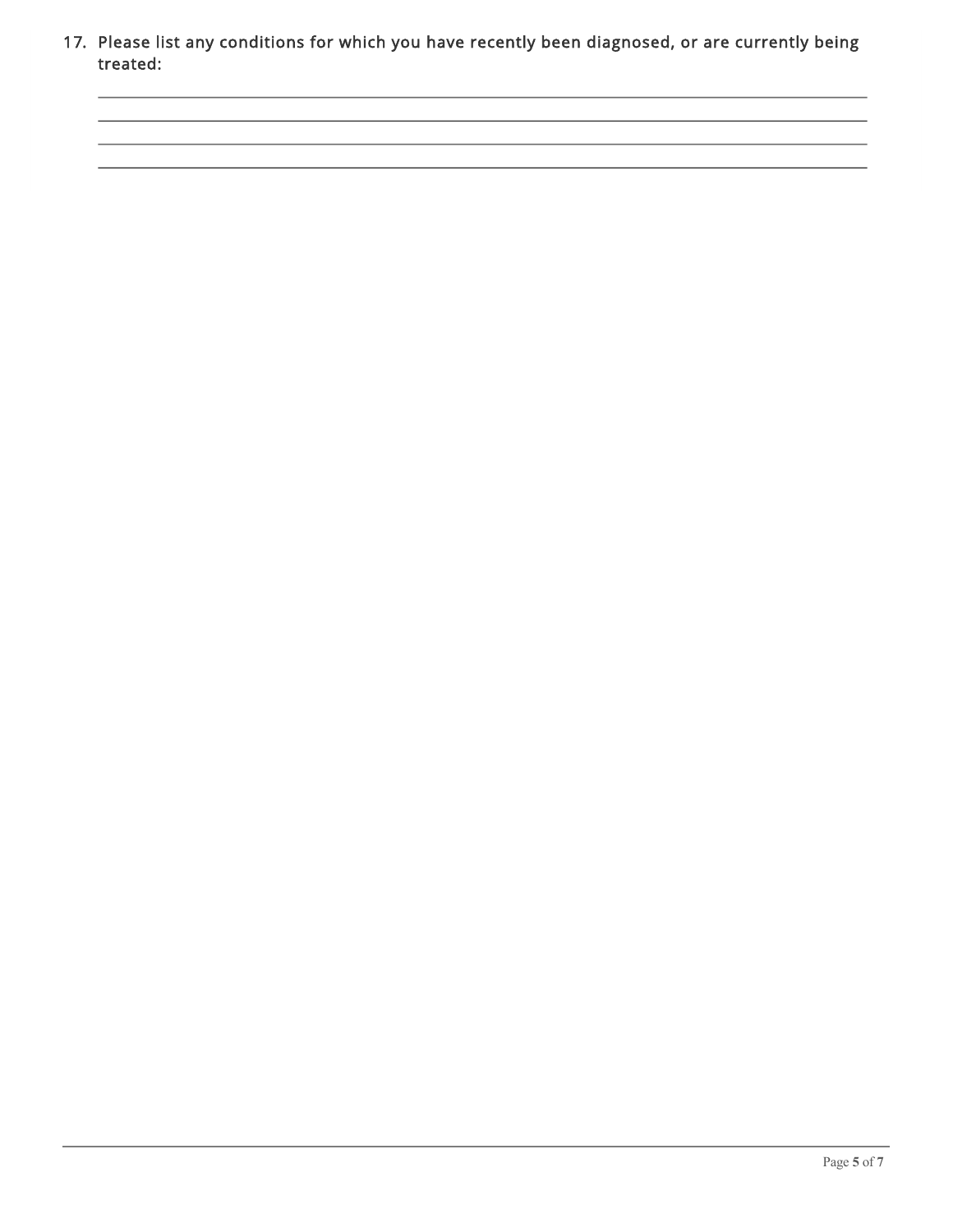#### 18. Please provide this additional info

| Would you like to<br>discuss options to<br>improve your smile?<br>$C$ Yes $C$ No | Would you like to<br>discuss options to<br>whiten your teeth?<br>o Yes o No |                                                                                           | Do you snore at night?<br>C Yes C No | Have you ever been<br>diagnosed with sleep<br>apnea?<br>C Yes C No |
|----------------------------------------------------------------------------------|-----------------------------------------------------------------------------|-------------------------------------------------------------------------------------------|--------------------------------------|--------------------------------------------------------------------|
| Have you ever used a CPAP<br>device?<br>$\circ$ Yes $\circ$ No                   |                                                                             | Have you ever responded<br>adversely to medical or dental<br>treatment?<br>$C$ Yes $C$ No |                                      |                                                                    |

#### 19. Is there anything else we should know about your medical history?

#### 20. In the event we need to contact your doctor, please provide contact information:

Physician's name:

Phone number:

#### 21. Name of your previous dentist: or dental practice